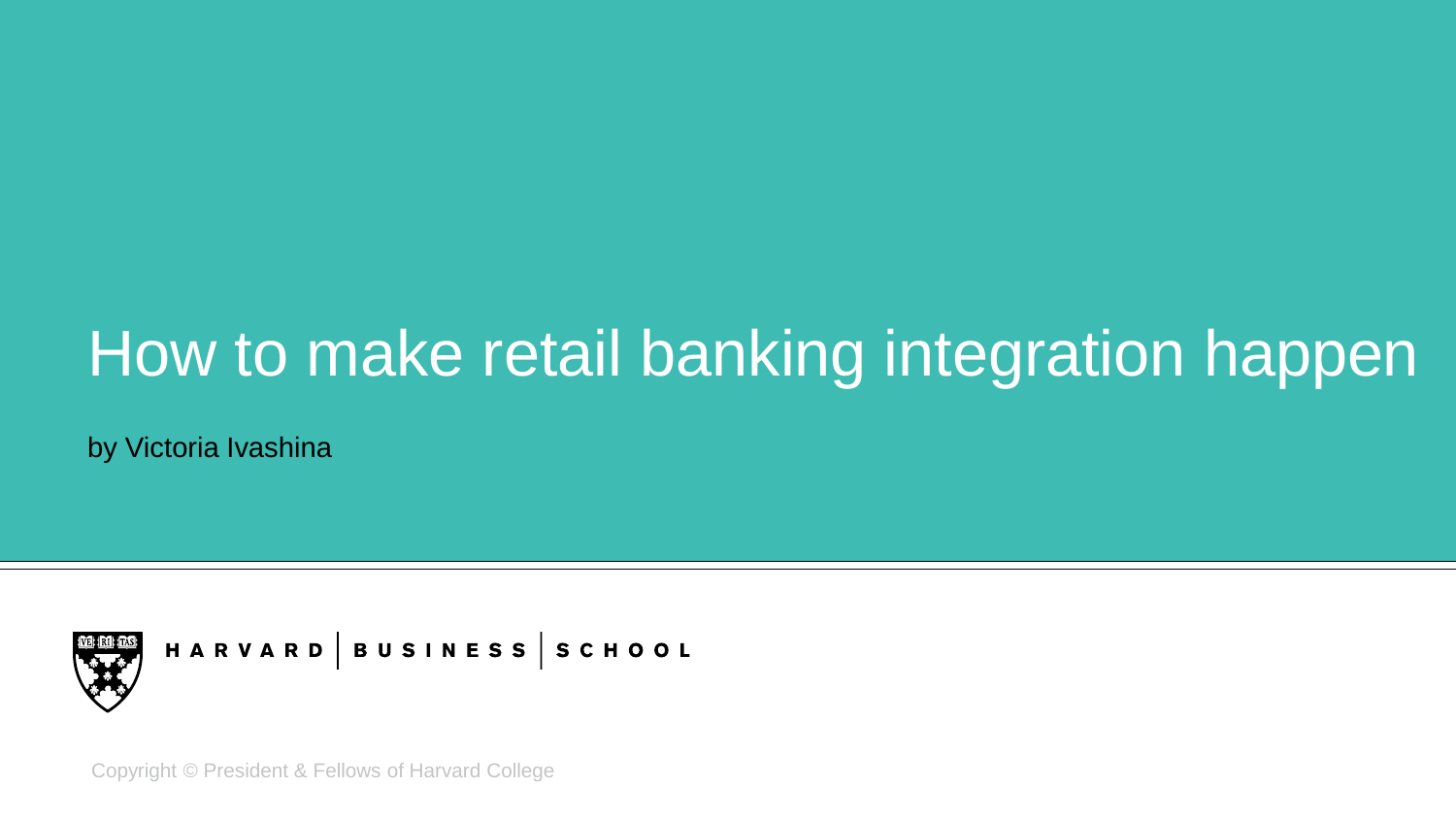### Deposits are very "sticky"

#### Evidence from U.S. (fiscally and politically integrated market):

- Based on the data from 1994 to 2006, for any year\*county, the average deposit market share change in a two year window period is -0.06 pp (standard deviation 2 pp)
- The FC was an important shock for reallocation of deposits toward healthier banks (Bord, Ivashina and Taliaferro, 2017)
	- Between 2006-2008, 2.5 pp gain in relative market share across counties
	- Between 2006 and 2015, financially healthy banks grew their aggregate market share by roughly 10 pp in areas previously dominated by banks hit by subprime crisis
- Very similar magnitudes are found in the context of 1970-1994 geographical deregulation of banking in the U.S. (e.g., Berger, Kashyap and Scalise, 1995; Jayaratne and Strahan, 1997)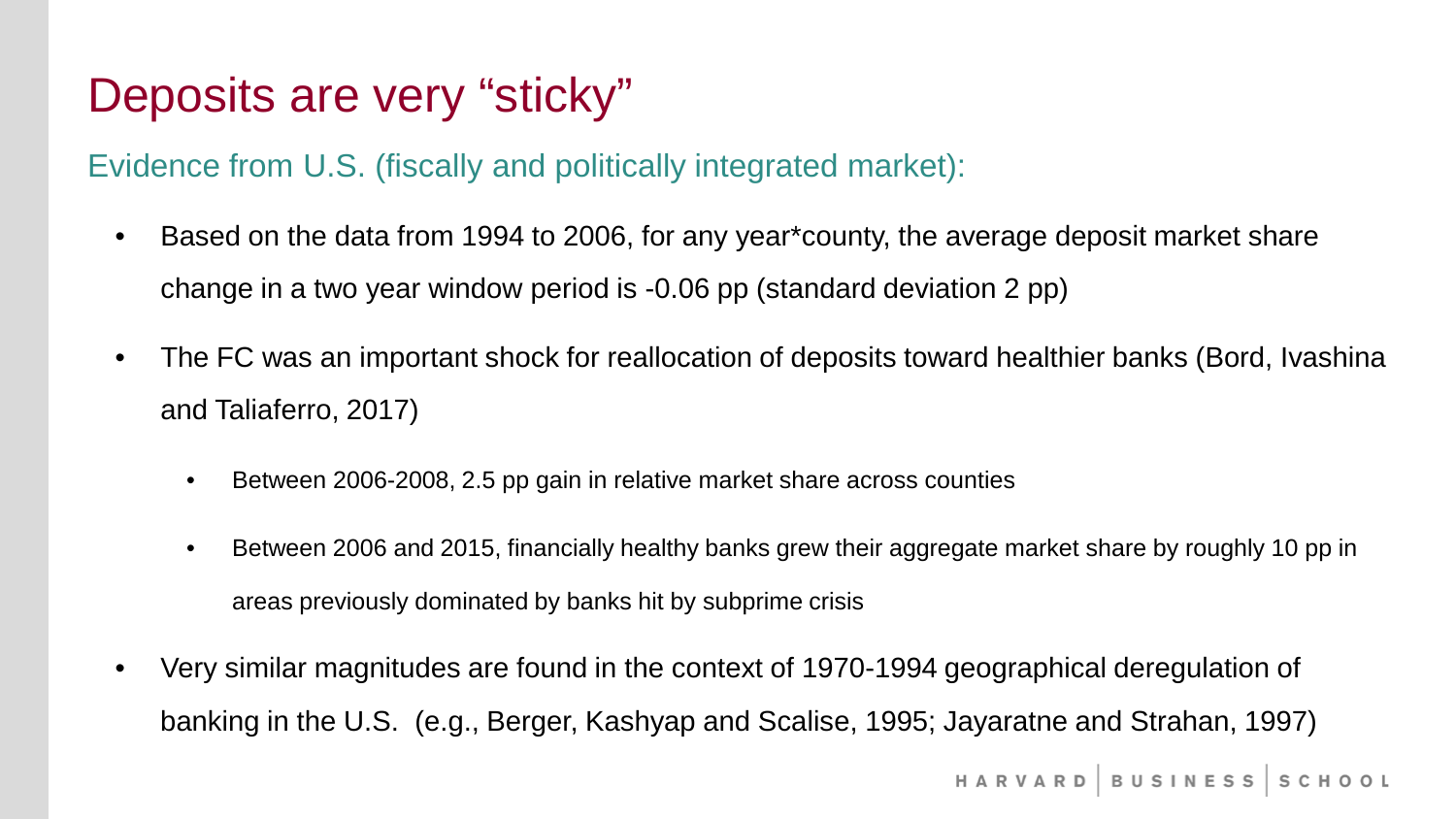## Deposits are very "sticky" (2)

### Lessons from U.S.:

- Realistic expectations on evolution in deposits market share (especially since the starting point is not lack of competition in local markets, or lack of financial soundness)
- This is very important point to tackle because significant changes in funding cost connect to
	- Banks in concentrated deposit markets pay about 50 bps less for their deposits (Berger and Hannan, 1989)
	- Between 1997 and 2008, the spread on deposits (vs. Feds fund) is large (2pp lower) and co-moves with the monetary policy, i.e., rate on deposits is essentially flat over time (Drechsler, Savo and Schnabl, 2017)
- European Deposit Insurance Scheme (EDIS) is a pivotal initiative to insure stability of market changes: A big fraction of deposit reallocation in the context of FC in the U.S. came from uninsured deposits (Bord, Ivashina and Taliaferro, 2017)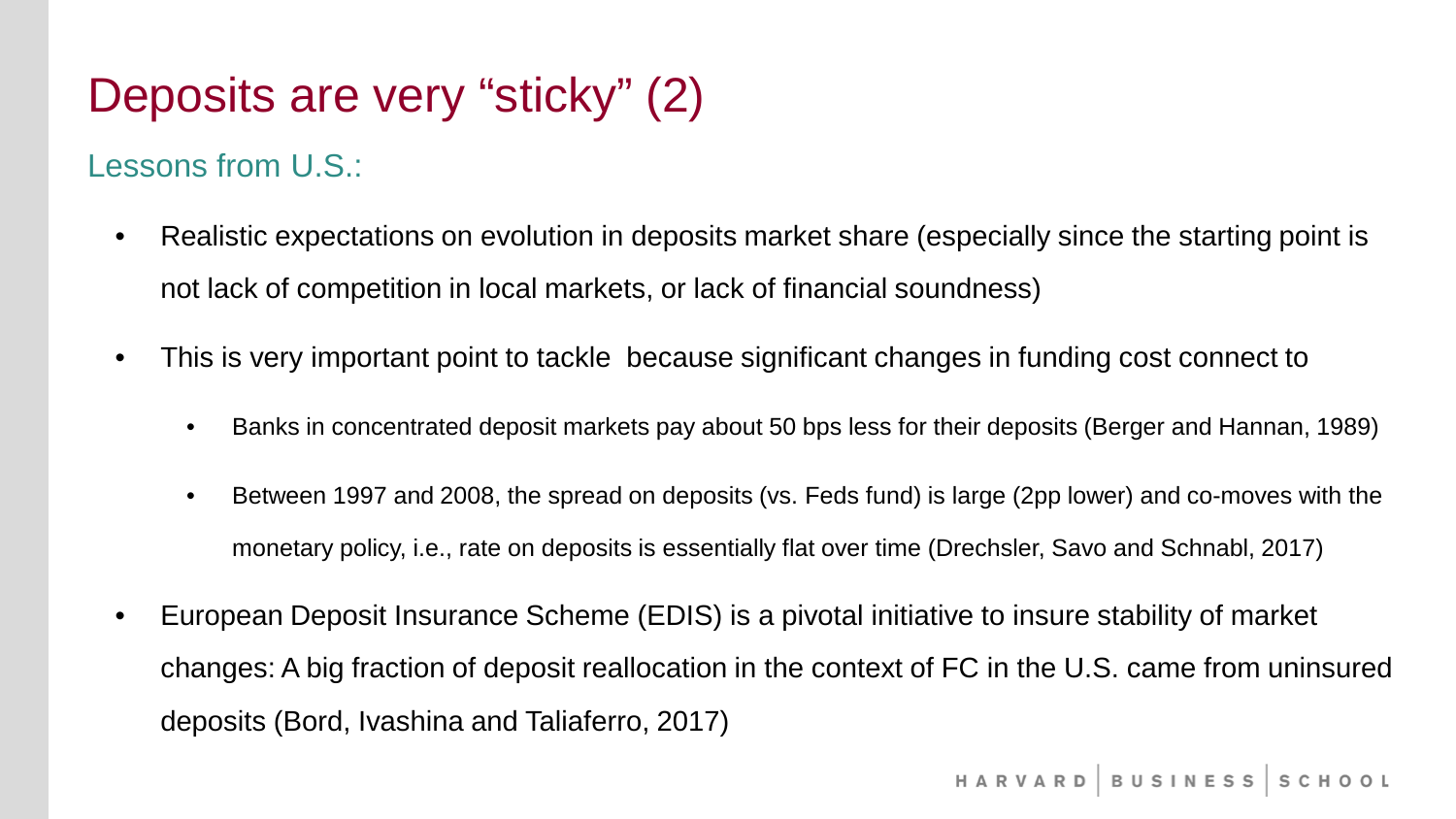## What can speed up the process: Tech

Today, availability and quality of the digital banking experience is eroding deposit "stickiness"

• Primarily affects younger consumers, thus, competitive pressures are likely to increase over time